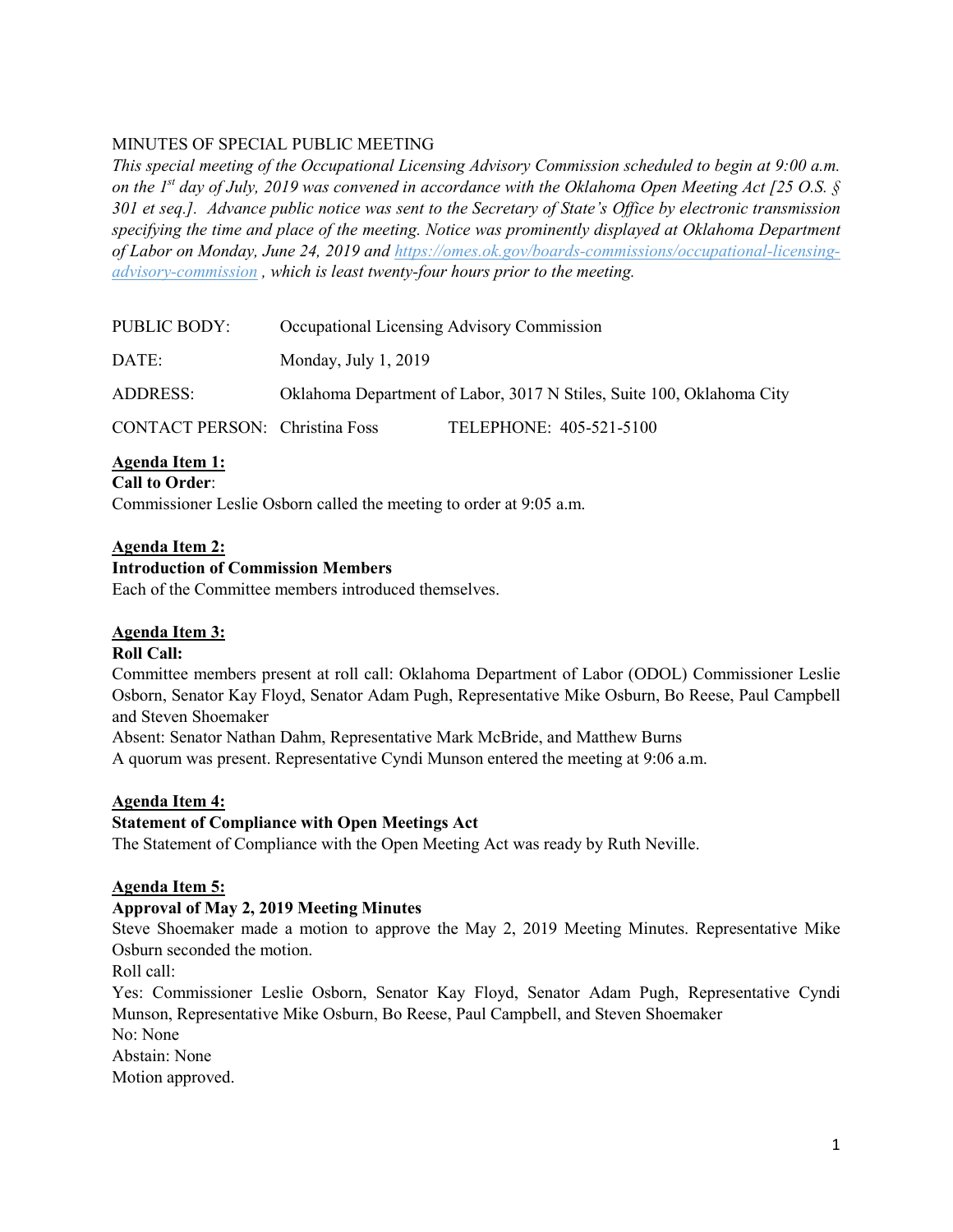#### **Agenda Item 6:**

#### **Learning Consortium Update**

Christina Foss, Project Director, said Oklahoma is part of NCSL National Learning Consortium on Licensing Reform. Mrs. Foss said there are initiatives going on in other states. Mrs. Foss provided updates on some of these initiatives including reporting that several states have passed the Freedom to Work Act, Nevada passed a law easing the occupational licensing process for Green Card holders and refugees, Texas passed a law allowing an individual to retain an occupational license even if the individual defaults on student loans, and the U.S. Army providing for reimbursement of occupational licensure fees for Military spouses.

#### **Agenda Item 7:**

#### **License Review**

Commissioner Osborn said the Commission will be reviewing nineteen (19) licenses under three (3) entities, the Oklahoma State Department of Health (OSDH), Alcoholic Beverage Laws Enforcement (ABLE), and the Oklahoma Department of Agriculture, Food and Forestry (ODA).

Ashley Scott and Vicki Kirtley, OSDH staff, were present to represent the OSDH. Staff discussed fifteen (15) occupational licenses issued by the agency. Staff discussed skills, experience and education requirements for each license, required fees, types of work performed by licensees, and answered questions from the Commission.

Steven Barker, General Counsel for the ABLE Commission, was present to represent ABLE. Mr. Barker discussed three (3) occupational licenses issued by the agency. Mr. Barker discussed skills, experience and education requirements for each license, required fees, types of work performed by licensees, and answered questions from the Commission.

At 10:34 a.m., ODA staff had not yet arrived for the meeting. Commissioner Osborn said we would take a fifteen-minute break. The meeting resumed at 10:58 a.m.

JanLee Rowlett, Legislative Liaison for ODA and Kenny Naylor, ABLE Director of Community Protection Services, were present to represent the ODA. Staff discussed one license issued by the ODA. Staff discussed the skills, experience and education requirements for Pesticide Applicator: Commercial, Noncommercial, Consultant and Technician. Staff discussed type of work performed, licensing fees and answered questions from the Commission.

#### **Agenda Item 8:**

#### **Next Steps**

Commissioner Osborn said the next meeting is scheduled for Monday, August 5 at 9:00 a.m. at the ODOL, for discussion over the next set of licenses. Commissioner Osborn said the Commission would receive meeting packets at least two (2) weeks in advance.

Representative Cyndi Munson said there is a National Conference for State Legislators scheduled August 5 and some Commission members may be unable to attend the Commission meeting. Commissioner Osborn said we would send out an early RSVP to determine if the meeting date needs to be changed.